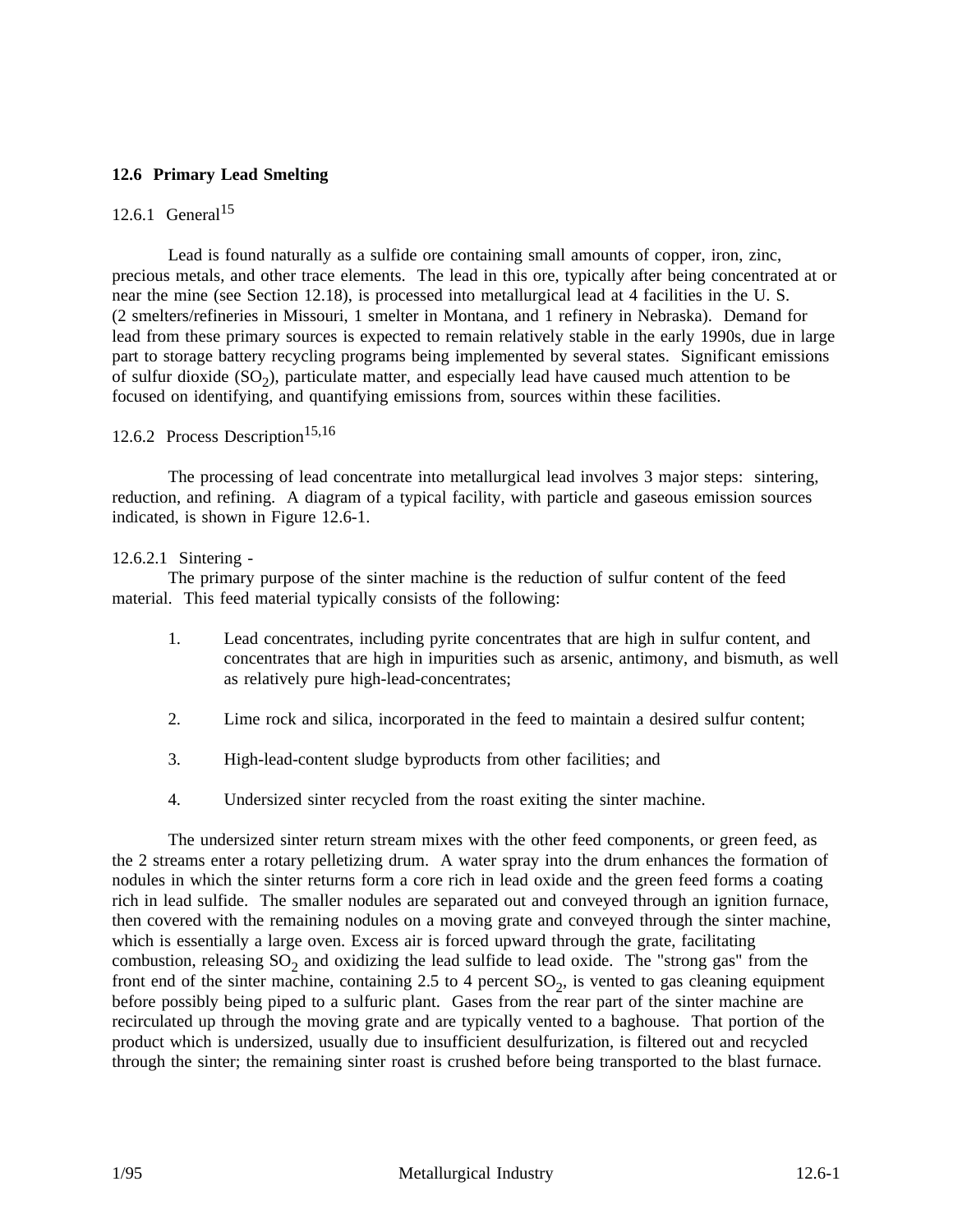

Figure 12.6-1. A typical primary lead smelting and refining. (Source Classification Code in parentheses.)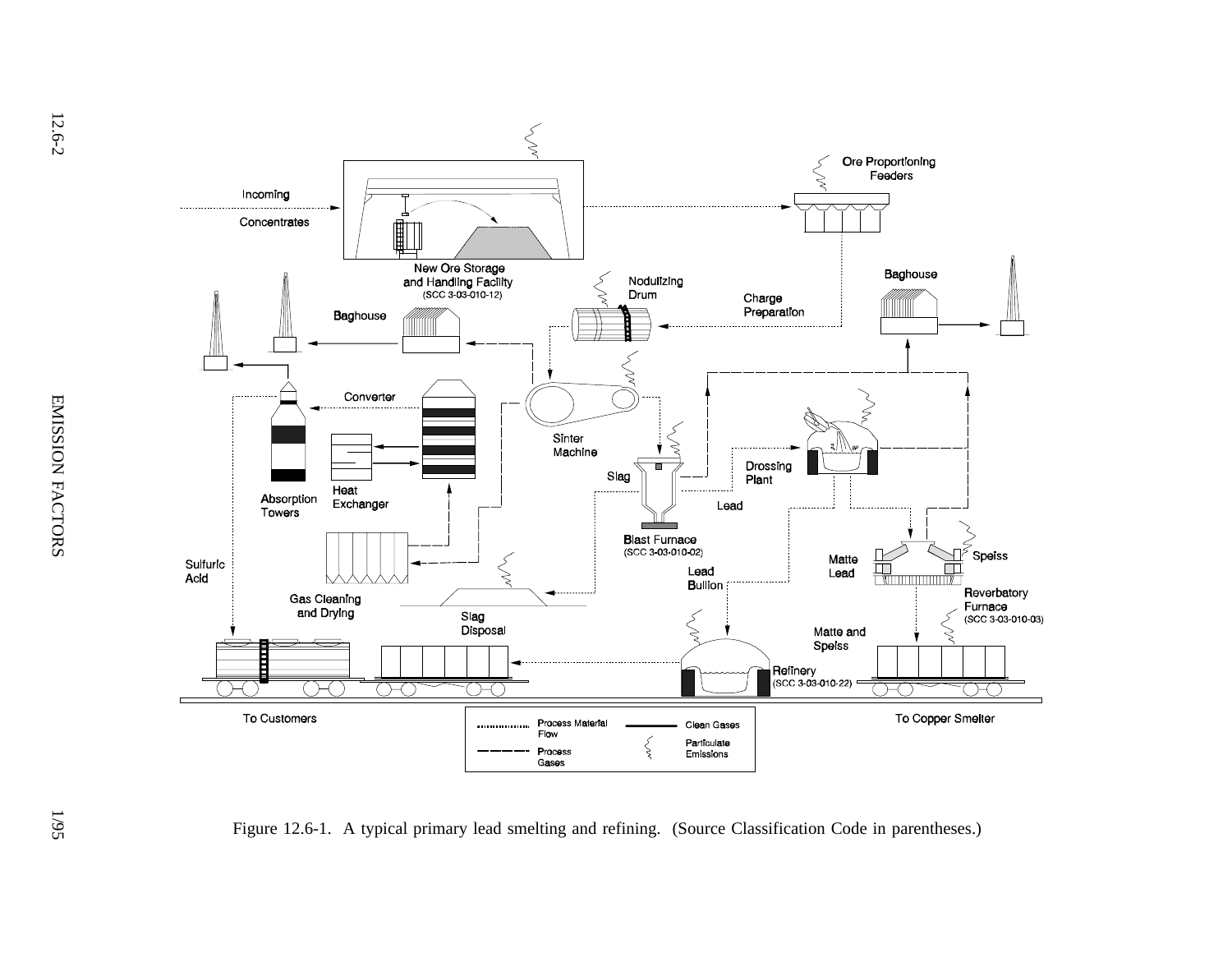#### 12.6.2.2 Reduction -

The sinter roast is then conveyed to the blast furnace in charge cars along with coke, ores containing high amounts of precious metals, slags and byproducts dusts from other smelters, and byproduct dusts from baghouses and various other sources within the facility. Iron scrap is often added to the charge to aid heat distribution and to combine with the arsenic in the charge. The blast furnace process rate is controlled by the proportion of coke in the charge and by the air flow through the tuyeres in the floor of the furnace. The charge descends through the furnace shaft into the smelting zone, where it becomes molten, and is tapped into a series of settlers that allow the separation of lead from slag. The slag is allowed to cool before being stored, and the molten lead of roughly 85 percent purity is transported in pots to the dross building.

### 12.6.2.3 Refining -

The drossing area consists of a variety of interconnected kettles, heated from below by natural gas combustion. The lead pots arriving from the blast furnace are poured into receiving kettles and allowed to cool to the point at which copper dross rises to the top of the top and can be skimmed off and transferred to a reverbatory furnace. The remaining lead dross is transferred to a finishing kettle where such materials as wood chips, coke fines, and sulfur are added and mixed to facilitate further separation, and this sulfur dross is also skimmed off and transferred to the reverbatory furnace. To the drosses in the reverbatory furnace are added tetrahedrite ore, which is high in silver content but low in lead and may have been dried elsewhere within the facility, coke fines, and soda ash. When heated in the same fashion as the kettles, the dross in the reverbatory furnace separates into 3 layers: lead bullion settles to the bottom and is tapped back to the receiving kettles, and matte (copper sulfide and other metal sulfides), which rises to the top, and speiss (high in arsenic and antimony content) are both typically forwarded to copper smelters.

The third and final phase in the processing of lead ore to metallurgical lead, the refining of the bullion in cast iron kettles, occurs in 5 steps: (1) removal of antimony, tin, and arsenic; (2) removal of precious metals by Parke's Process, in which zinc combines with gold and silver to form an insoluble intermetallic at operating temperatures; (3) vacuum removal of zinc; (4) removal of bismuth by the Betterson Process, in which calcium and magnesium are added to form an insoluble compound with the bismuth that is skimmed from the kettle; and (5) removal of remaining traces of metal impurities through the adding of NaOH and NaNO<sub>3</sub>. The final refined lead, from 99.990 to 99.999 percent pure, is typically cast into 45 kilogram (100 pound) pigs for shipment.

### 12.6.3 Emissions And Controls<sup>15-17</sup>

Emissions of lead and particulate occur in varying amounts from nearly every process and process component within primary lead smelter/refineries, and  $SO<sub>2</sub>$  is also emitted from several sources. The lead and particulate emissions point, volume, and area sources may include:

- 1. The milling, dividing, and fire assaying of samples of incoming concentrates and highgrade ores;
- 2. Fugitive emissions within the crushing mill area, including the loading and unloading of ores and concentrates from rail cars onto conveyors;
- 3. The ore crushers and associated transfer points, which may be controlled by baghouses;
- 4. Fugitive emissions from the unloading, storage, and transfer of byproduct dusts, highgrade ores, residues, coke, lime, silica, and any other materials stored in outdoor piles;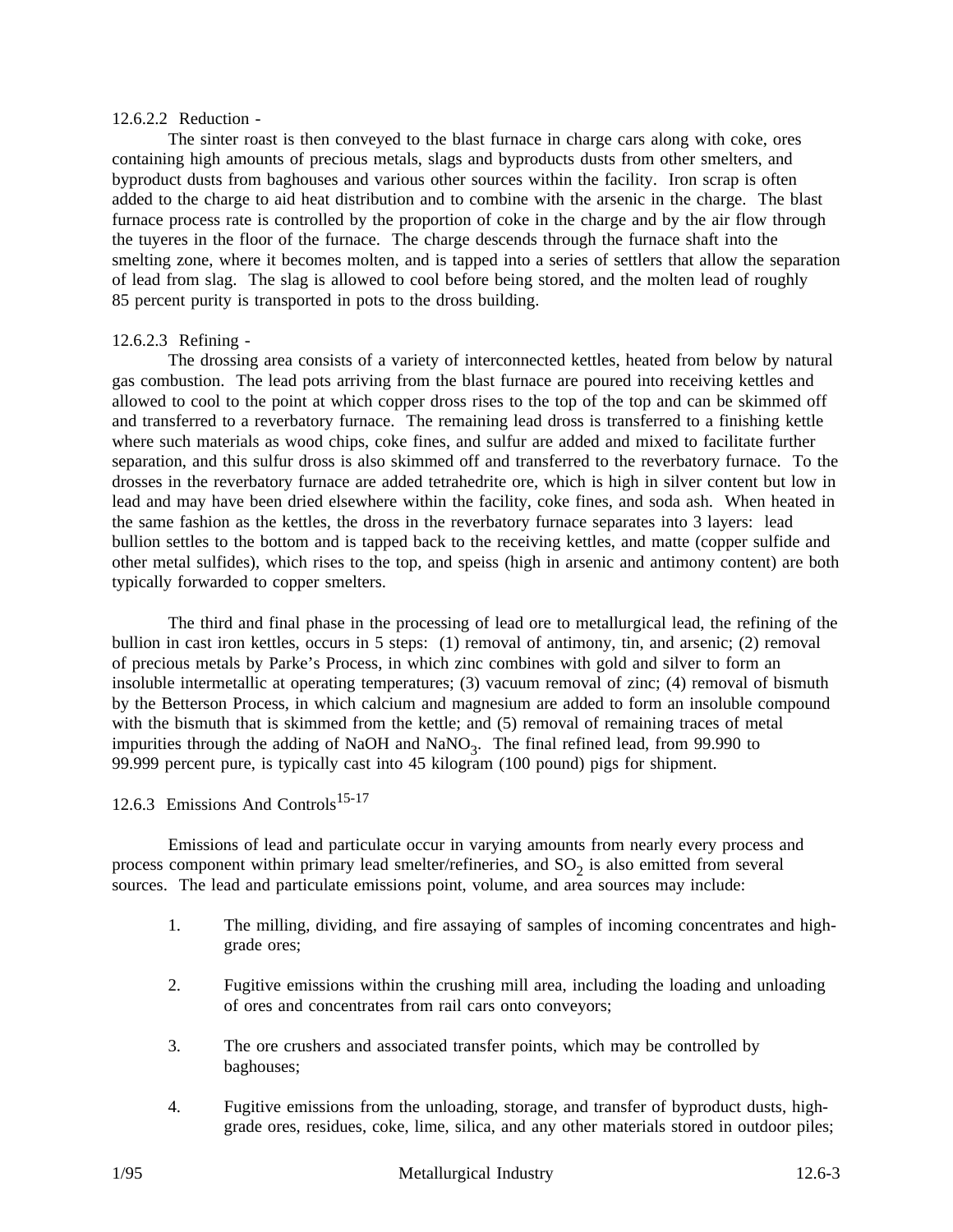- 5. Strong gases from the front end of the sinter machine, which are typically vented to an electrostatic precipitator (ESP), 1 or more scrubbers, and a wet ESP for sulfuric acid mist elimination, but during shutdowns of the acid plant may bypass the ESP;
- 6. Weak gases from the back end of the sinter machine, which are high in lead dust content but typically pass through cyclones and a baghouse;
- 7. Fugitive emissions from the sinter building, including leaks in the sinter machine and the sinter cake crusher;
- 8. Gases exiting the top of the blast furnace, which are typically controlled with a baghouse;
- 9. Fugitive emissions from the blast furnace, including leaks from the furnace covers and the bottoms of charge cars, dust from the charge car bottom dump during normal operation, and escaping gases when blow holes develop in the shaft and must be "shot" with explosives;
- 10. Lead fumes from the molten lead and slag leaving the blast furnace area;
- 11. Fugitive leaks from the tapping of the kettles and settlers;
- 12. The hauling and dumping of slag, at both the handling and cooling area and the slag storage pile;
- 13. The combustion of natural gas, as well as the creation of lead-containing fumes at the kettles and reverbatory furnace, all of which are typically vented to a baghouse at the drossing building;
- 14. Fugitive emissions from the various pouring, pumping, skimming, cooling, and tapping operations within the drossing building;
- 15. The transporting, breaking, granulating, and storage of speiss and matte;
- 16. The loading, transferring, and drying of tetrahedrite ore, which is typically controlled with cyclones and a baghouse;
- 17. The periodic cleanout of the blast and reverbatory furnaces; and
- 18. Dust caused by wind erosion and plant vehicular traffic, which are normally estimated with factors from Section 13.2 of AP-42, but are addressed herein due to the high lead content of the dust at primary lead smelting and refining facilities.

Tables 12.6.1 and 12.6.2 present particulate, PM-10, lead, and  $SO_2$  emission factors for primary lead smelting.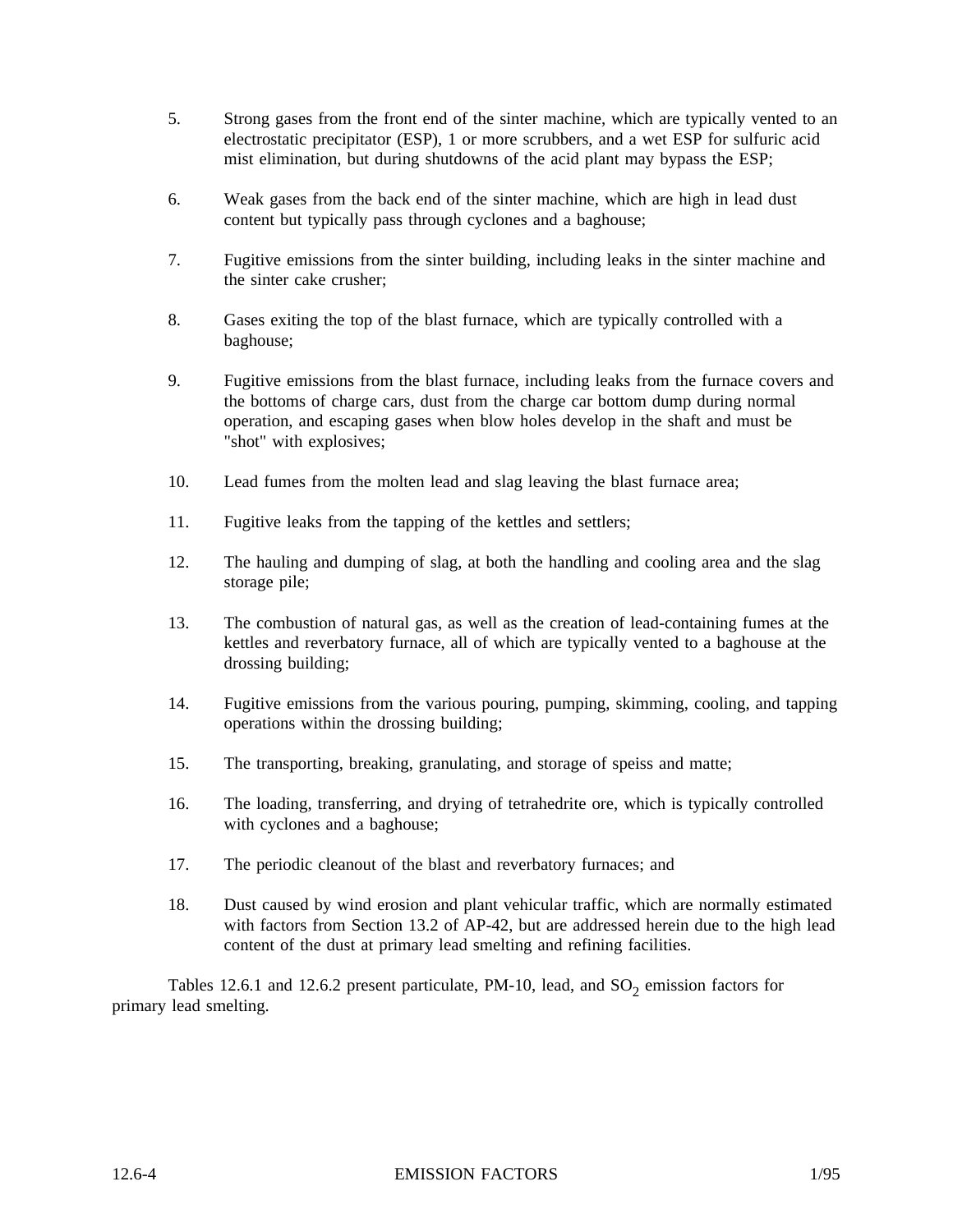# Table 12.6-1 (Metric Units). EMISSION FACTORS FOR PRIMARY LEAD SMELTING<sup>a</sup>

| Process                                                        | Particulate <sup>b</sup> | $PM-10^c$ | Lead      | SO <sub>2</sub> |
|----------------------------------------------------------------|--------------------------|-----------|-----------|-----------------|
| Ore crushing $(CCC 3-03-010-04)$                               | 0.023                    | 0.018     | 0.001     | <b>NA</b>       |
| Ore screening <sup>e</sup> (SCC 3-03-010-27)                   | 0.004                    | 0.005     | 0.001     | <b>NA</b>       |
| Tetrahedrite drier <sup>f</sup> (SCC 3-03-010-28)              | 0.012                    | 0.013     | 0.0003    | <b>NA</b>       |
| Sinter machine (weak gas) $\frac{g}{g}$<br>$(SCC 3-03-010-29)$ | 0.051                    | 0.052     | 0.009     | $275^h$         |
| Sinter building fugitives <sup>g</sup><br>$(SCC 3-03-010-25)$  | 0.118                    | 0.058     | 0.016     | <b>NA</b>       |
| Sinter storage <sup>j</sup> (SCC 3-03-010-30)                  | NA                       | <b>NA</b> | <b>NA</b> | <b>NA</b>       |
| Blast furnace <sup>k</sup> (SCC 3-03-010-02)                   | 0.21                     | 0.43      | 0.034     | $23^h$          |
| Speiss pit <sup>m</sup> (SCC 3-03-010-31)                      | <b>NA</b>                | <b>NA</b> | <b>NA</b> | NA              |

## EMISSION FACTOR RATING: E

<sup>a</sup> Most of the processes are controlled by baghouses; otherwise it is noted. SCC = Source Classification Code. NA = not applicable.  $\frac{b}{b}$ . Eitemble neutierality selves

<sup>b</sup> Filterable particulate only.

 $\mathbf c$ Filterable and condensable particulate;  $\leq 10$  µm mean diameter.

<sup>d</sup> Entire ore crushing building at one facility, including transfer points; kg/Mg of ore, except lead, which is kg/Mg of lead in ore.

<sup>e</sup> Tests at one facility; kg/Mg ore.

 $f$  kg/Mg dried; tests at one facility.

 $g_{\text{kg}}$  kg/Mg sinter produced; tests at one facility. The sinter machine is controlled by ESP and scrubbers.

<sup>h</sup> Uncontrolled emission factor from 1971 tests on two facilities (References 5 and 6).

 $j$  kg/Mg throughput; includes charge car loading; from tests at one facility.

 $k$  kg/Mg of bullion, includes dross kettles; from tests at one facility.

<sup>m</sup> kg/Mg granulated; from tests at one facility.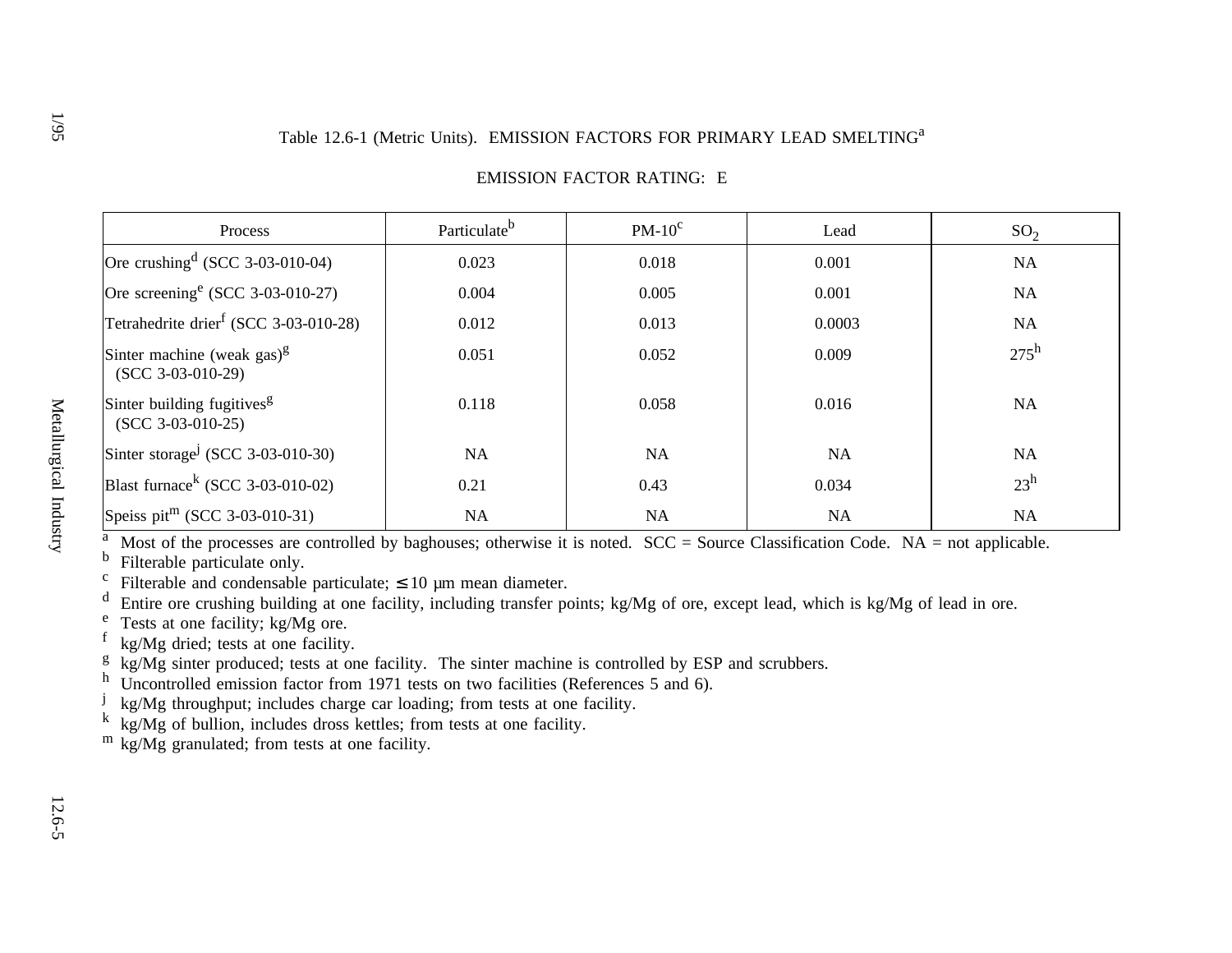# Table 12.6-2 (English Units). EMISSION FACTORS FOR PRIMARY LEAD SMELTING<sup>a</sup>

| Process                                                        | Particulate <sup>b</sup> | $PM-10^{\circ}$ | Lead      | SO <sub>2</sub> |
|----------------------------------------------------------------|--------------------------|-----------------|-----------|-----------------|
| Ore crushing $(SCC 3-03-010-04)$                               | 0.0445                   | 0.036           | 0.002     | NA              |
| Ore screening <sup>e</sup> (SCC 3-03-010-27)                   | 0.007                    | 0.009           | 0.002     | <b>NA</b>       |
| Tetrahedrite drier <sup>f</sup><br>$(SCC 3-03-010-28)$         | 0.023                    | 0.026           | 0.0006    | NA              |
| Sinter machine (weak gas) $\frac{g}{g}$<br>$(SCC 3-03-010-29)$ | 0.10                     | 0.104           | 0.019     | $550^h$         |
| Sinter building fugitives <sup>g</sup><br>$(SCC 3-03-010-25)$  | 0.24                     | 0.117           | 0.032     | <b>NA</b>       |
| Sinter storage <sup>j</sup> (SCC 3-03-010-30)                  | <b>NA</b>                | <b>NA</b>       | <b>NA</b> | NA              |
| Blast furnace <sup>k</sup> (SCC 3-03-010-02)                   | 0.43                     | 0.863           | 0.067     | $45^{\rm h}$    |
| Speiss pit <sup>m</sup> (SCC 3-03-101-31)                      | NA                       | NA              | <b>NA</b> | <b>NA</b>       |

#### EMISSION FACTOR RATING: E

<sup>a</sup> Most of the processes are controlled by baghouses; otherwise it is noted.  $SCC = Source Classification Code$ . NA = not applicable.

<sup>b</sup> Filterable particulate only.

<sup>c</sup> Filterable and condensable particulate;  $\leq 10$  µm mean diameter.

 $\alpha$  Entire ore crushing building at one facility, including transfer points; lb/ton of ore, except lead, which is lb/ton of lead in ore.

<sup>e</sup> Tests at one facility; lb/ton ore.

 $\frac{1}{1}$  lb/ton dried; tests at one facility.

 $g$  lb/ton sinter produced; tests at one facility. The sinter machine is controlled by ESP and scrubbers.

 $h$  Uncontrolled emission factor from 1971 tests on two facilities (5,6).

<sup>j</sup> lb/ton throughput; includes charge car loading; from tests at one facility.

 $\overline{k}$  lb/ton of bullion, includes dross kettles; from tests at one facility.

m lb/ton granulated; from tests at one facility.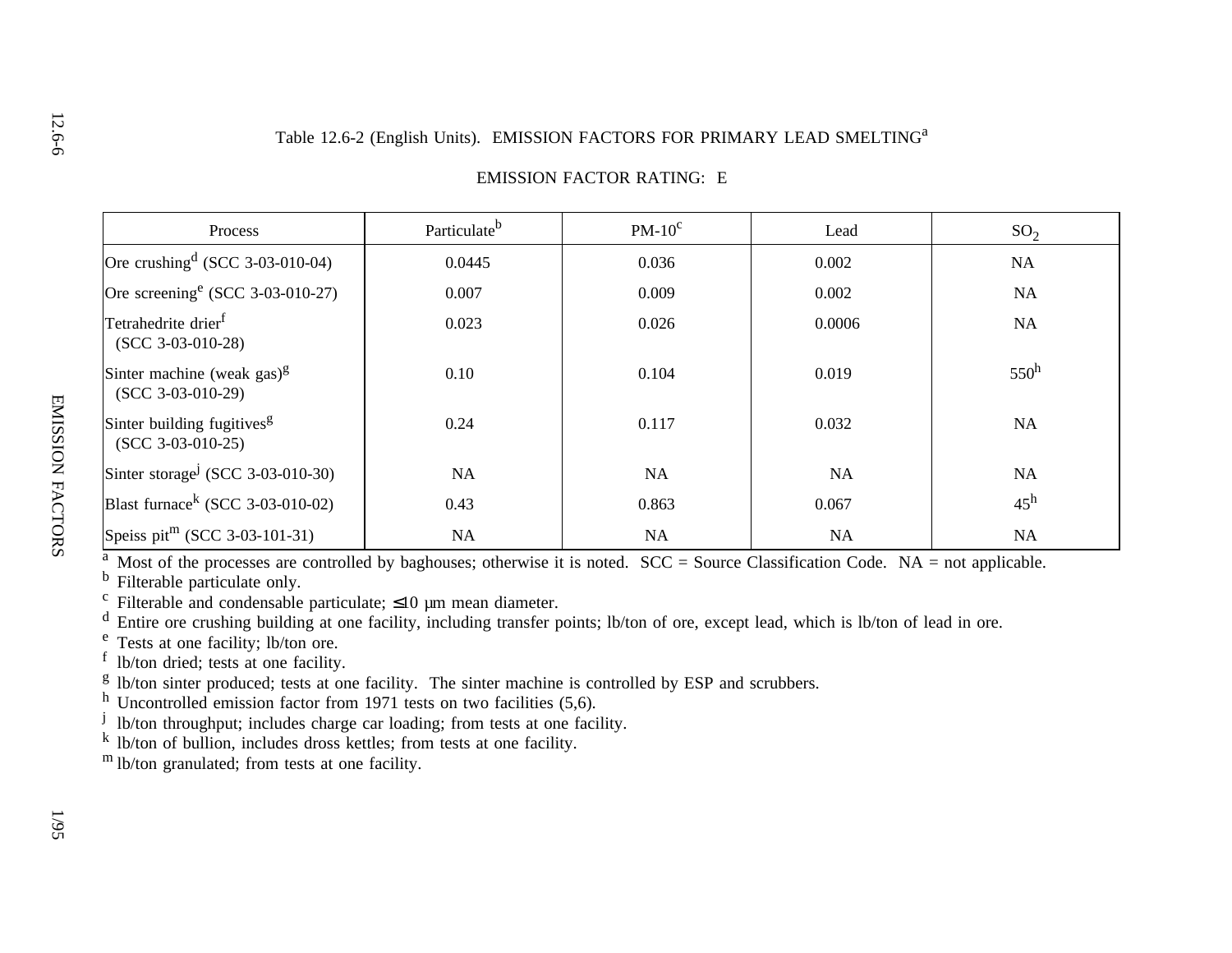References For Section 12.6

- 1. C. Darvin and F. Porter, *Background Information For New Source Performance Standards: Primary Copper, Zinc, And Lead Smelters*, *Volume I*, EPA-450/2-74-002a, U. S. Environmental Protection Agency, Research Triangle Park, NC, October 1974.
- 2. A. E. Vandergrift, *et al.*, *Particulate Pollutant System Study, Volume I: Mass Emissions*, APTD-0743, U. S. Environmental Protection Agency, Research Triangle Park, NC, May 1971.
- 3. A. Worcester and D. H. Beilstein, "The State Of The Art: Lead Recovery", Presented At The 10th Annual Meeting Of The Metallurgical Society, AIME, New York, NY, March 1971.
- 4. *Environmental Assessment Of The Domestic Primary Copper, Lead, And Zinc Industries* (Prepublication), EPA Contract No. 68-03-2537, PedCo Environmental, Cincinnati, OH, October 1978.
- 5. T. J. Jacobs, *Visit To St. Joe Minerals Corporation Lead Smelter, Herculaniem, MO*, Office Of Air Quality Planning And Standards, U. S. Environmental Protection Agency, Research Triangle Park, NC, October 21, 1971.
- 6. T. J. Jacobs, *Visit To Amax Lead Company, Boss, MO*, Office Of Air Quality Planning And Standards, U. S. Environmental Protection Agency, Research Triangle Park, NC, October 28, 1971.
- 7. Written communication from R. B. Paul, American Smelting And Refining Co., Glover, MO, to Regional Administrator, U. S. Environmental Protection Agency, Kansas City, MO, April 3, 1973.
- 8. *Emission Test No. 72-MM-14*, Office Of Air Quality Planning And Standards, U. S. Environmental Protection Agency, Research Triangle Park, NC, May 1972.
- 9. *Source Sampling Report: Emissions From Lead Smelter At American Smelting And Refining Company, Glover, MO, July 1973 to July 23, 1973*, EMB-73-PLD-1, Office Of Air Quality Planning And Standards, U. S. Environmental Protection Agency, Research Triangle Park, NC, August 1974.
- 10. *Sample Fugitive Lead Emissions From Two Primary Lead Smelters*, EPA-450/3-77-031, U. S. Environmental Protection Agency, Research Triangle Park, NC, October 1977.
- 11. *Silver Valley/Bunker Hill Smelter Environmental Investigation* (Interim Report), Contract No. 68-02-1343, PedCo Environmental, Durham, NC, February 1975.
- 12. R. E. Iversen, Meeting with U. S. Environmental Protection Agency and AISI On Steel Facility Emission Factors, Office Of Air Quality Planning And Standards, U. S. Environmental Protection Agency, Research Triangle Park, NC, June 1976.
- 13. G. E. Spreight, "Best Practicable Means In The Iron And Steel Industry", *The Chemical Engineer*, London, England, 271:132-139. March 1973.
- 14. *Control Techniques For Lead Air Emissions*, EPA-450/2-77-012, U. S. Environmental Protection Agency, Research Triangle Park, NC, January 1978.